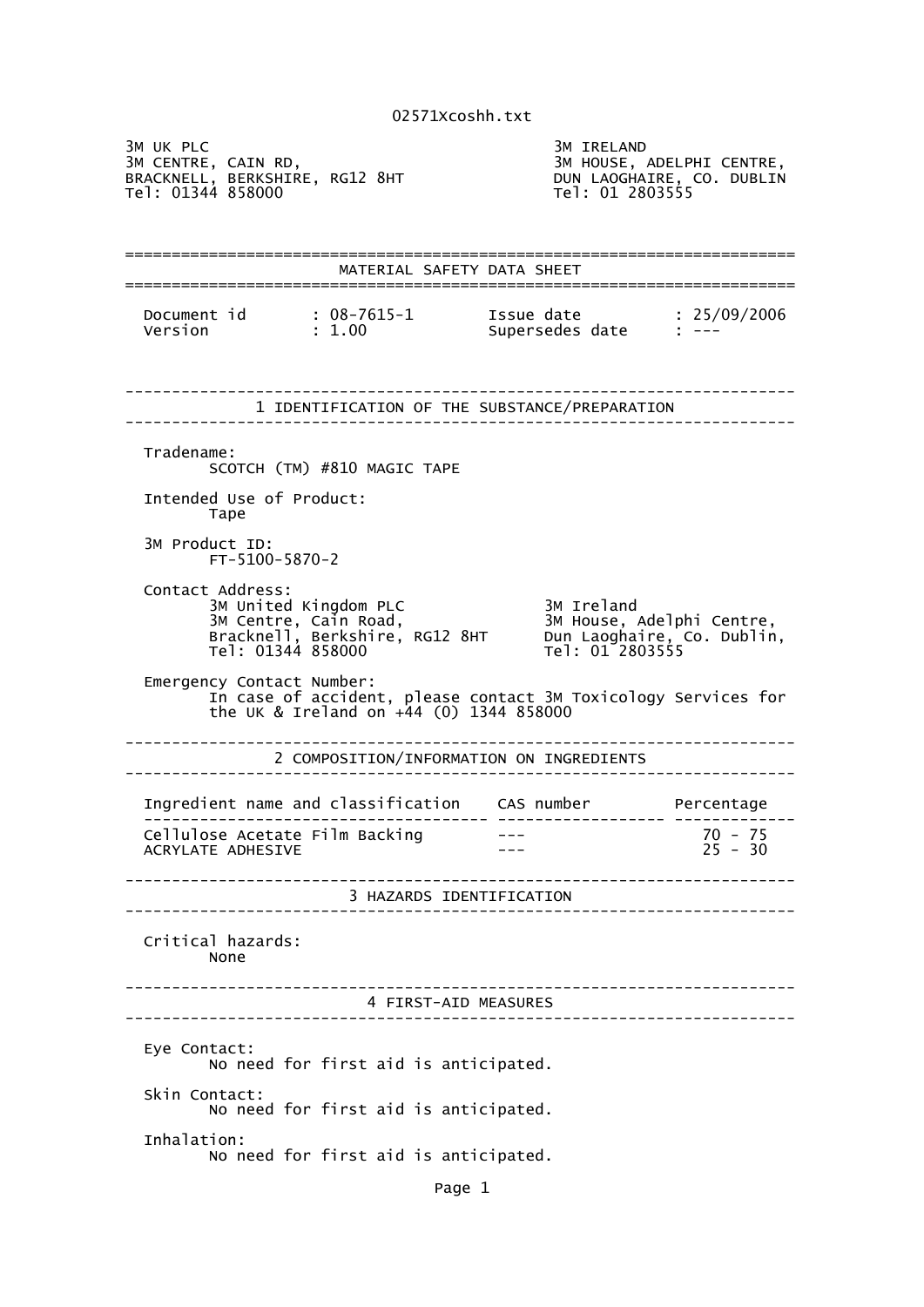02571Xcoshh.txt Ingestion: No need for first aid is anticipated. ------------------------------------------------------------------------ 5 FIRE-FIGHTING MEASURES ------------------------------------------------------------------------ Suitable Extinguishing Media: Use fire extinguishers with class B extinguishing agents (e.g., dry chemical, carbon dioxide). Exposure Hazards: No unusual fire or explosion hazards are anticipated. Hazardous Decomposition: Carbon monoxide - During Combustion. Carbon dioxide - during combustion. Under recommended usage conditions, hazardous decomposition products are not expected. Hazardous decomposition products may occur as a result of oxidation, heating, or reaction with another material. Fire-Fighting Procedures: Wear full protective equipment and a self-contained breathing apparatus. ------------------------------------------------------------------------ 6 ACCIDENTAL RELEASE MEASURES ------------------------------------------------------------------------ Personal Precautions: Not applicable Methods for Cleaning up: Not applicable ------------------------------------------------------------------------ 7 HANDLING AND STORAGE ------------------------------------------------------------------------ Precautions for Safe Handling: This product is considered to be an article which does not release or otherwise result in exposure to a hazardous chemical under normal use conditions. ------------------------------------------------------------------------ 8 EXPOSURE CONTROLS/PERSONAL PROTECTION ------------------------------------------------------------------------ Eye Protection: Avoid eye contact. Hand Protection: Not applicable. Skin Protection: Not applicable Respiratory Protection: Not applicable. Ingestion: Not applicable. Keep out of the reach of children. Recommended Ventilation: Not applicable. Exposure Limits: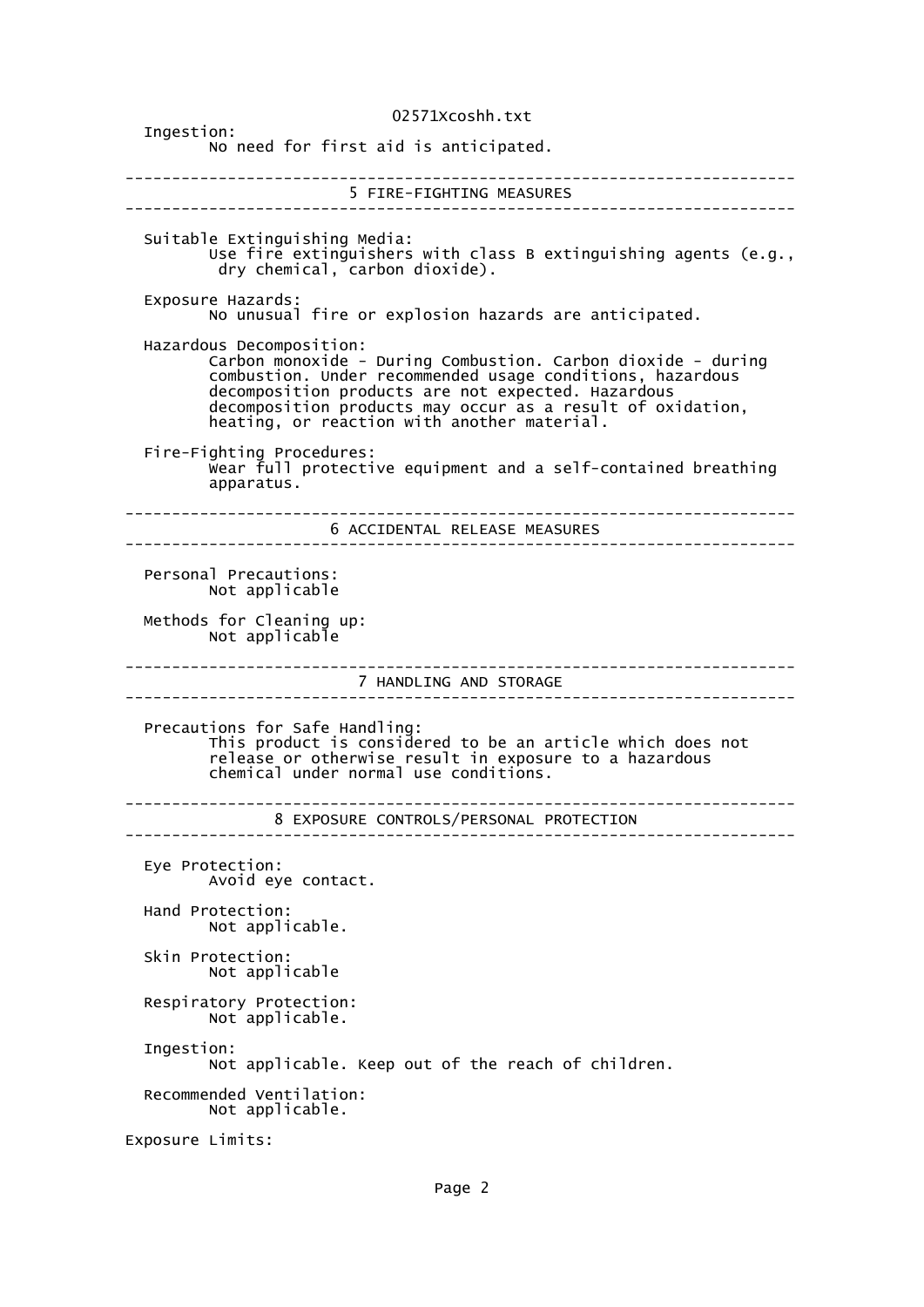02571Xcoshh.txt ------------------------------------------------------------------------ 9 PHYSICAL AND CHEMICAL PROPERTIES ------------------------------------------------------------------------ Appearance and Odour: Roll of tape with slight acrylic odour. pH:  $Not$  applicable Boiling point/boiling range: Not applicable Melting point/melting range: Not determined Flash point: Not applicable Autoflammability: Not applicable Vapour pressure:  $\blacksquare$ Water Solubility: Water Solubility: Specific gravity: Not determined Vapour density:  $V$ Volatile organic compounds: Not determined Evaporation rate: Not applicable Viscosity:  $V = V \cdot V$  Not applicable Percent Volatile: Not determined ------------------------------------------------------------------------ 10 STABILITY AND REACTIVITY ------------------------------------------------------------------------ Materials to Avoid: None known. Stability and Reactivity: Hazardous polymerisation will not occur. Stable. ------------------------------------------------------------------------ 11 TOXICOLOGICAL INFORMATION ------------------------------------------------------------------------ Effects from Eye Contact: No health effects are expected. Effects from Skin Contact: Contact with the skin during product use is not expected to result in significant irritation. Effects from Inhalation: Not applicable Effects from Ingestion: No health effects are expected. Other Effects and Information: This product may have a characteristic odour; however, no adverse health effects are anticipated. This product, when used under reasonable conditions and in accordance with the 3M directions for use, should not present a health hazard. However, use or processing of the product in a manner not in accordance with the product's directions for use may affect the performance of the product and may present potential health and safety hazards. Page 3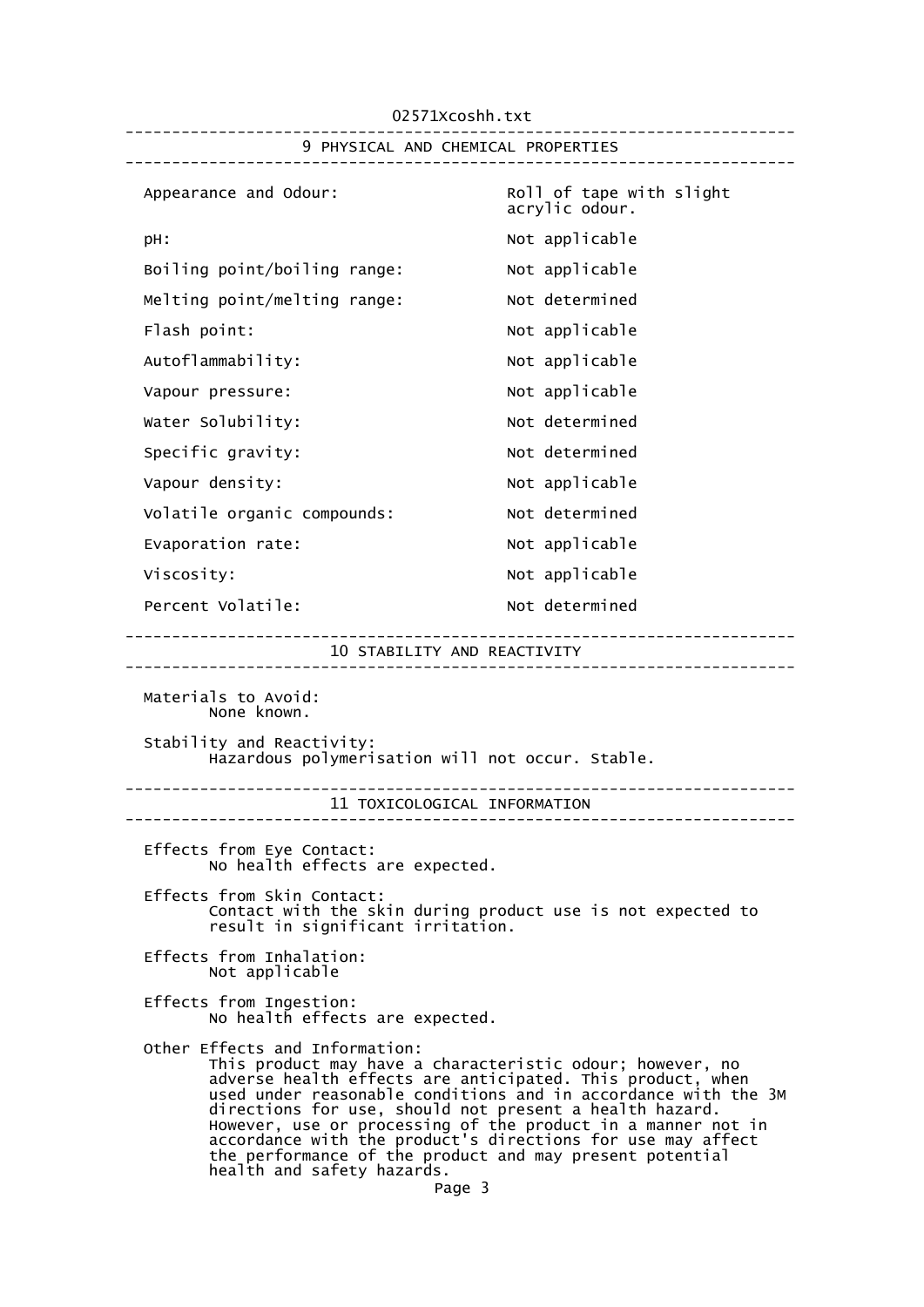## 02571Xcoshh.txt

------------------------------------------------------------------------ 12 ECOLOGICAL INFORMATION ------------------------------------------------------------------------ Ecotoxicity Data: Not applicable. Ecofate Data: Not applicable. ------------------------------------------------------------------------ 13 DISPOSAL CONSIDERATIONS ------------------------------------------------------------------------ Product as Sold: Not applicable. Dispose of waste product in a landfill/waste disposal site. Special Instructions: Since regulations vary, consult applicable regulations or authorities before disposal. ------------------------------------------------------------------------ 14 TRANSPORT INFORMATION ------------------------------------------------------------------------ UN NUMBER: UN number:  $\blacksquare$  Not restricted for transportation. UK ROAD/SEA FREIGHT (IMO) CLASSIFICATION: Substance Identification Number: Class: Packing Group: Proper Shipping Name: ADR/RID CLASSIFICATION: Class: ADR classification: ICAO/IATA CLASSIFICATION: Class: Sub-Risk: Packing Group: Proper Shipping Name: ------------------------------------------------------------------------ 15 REGULATORY INFORMATION ------------------------------------------------------------------------ Symbol(s): None Risk Phrases: None Safety Phrases: